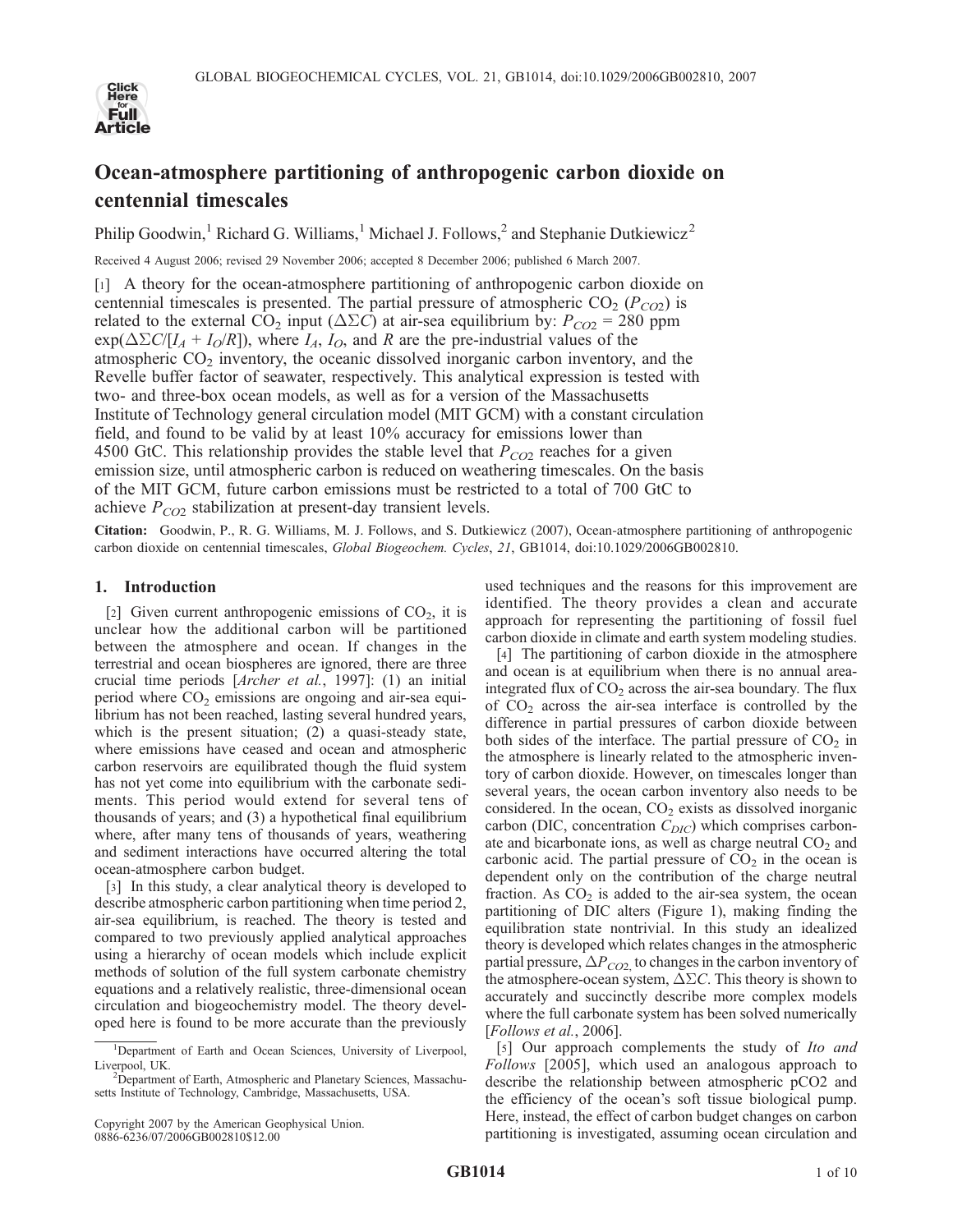

Figure 1. Fractional concentrations of DIC constituent species against  $CO<sub>2</sub>$  emission size for a simple air-sea model  $(\text{[CO]}^{2-})$ , dotted line; [HCO<sub>3</sub>], dashed line; [CO<sub>2</sub>], solid line). The concentrations are given for a well-mixed model ocean: temperature 15°C, salinity 34.7 psu, alkalinity 2.4 Molar equivalence/m<sup>3</sup> and volume  $1.3 \times 10^{18}$  m<sup>3</sup> attached to an atmosphere of molar volume  $1.77 \times$  $10^{20}$  moles, at air-sea equilibrium. Carbonate chemistry within the model is explicitly solved [Follows et al., 2006]. As  $CO<sub>2</sub>$  is added to the air-sea system, the steady state fraction of DIC composed of  $CO<sub>2</sub>$  increases, and the fraction composed of  $CO_3^{2-}$  decreases. The majority of DIC is composed of  $HCO_3^-$  throughout.

biological pumps are constant. Three computational models are employed: firstly a two-box ocean model, in which globally averaged carbon parameters can be applied exactly; secondly a three-box ocean model with a simple meridional circulation is used; and thirdly the MIT general circulation model (GCM). All models represent a soft tissue biological sequestration of carbon in the ocean that is assumed to remain constant with time.

[6] In section 2.1 a simple atmosphere-ocean system at equilibrium is considered where small perturbations are added to the total system carbon. An integral relation between  $\Delta P_{CO2}$  and  $\Sigma C$  is found. In section 2.2 three analytical methods, two previously used and one developed here, of solving this integral relation are analyzed and tested against two-box and three-box ocean models. The most accurate analytical method, a constant buffered carbon framework, is found to predict  $\Delta P_{CO2}$  to within 6% while emissions remain below 5000 GtC. In section 3, the three methods of solving the integral relation between  $\Delta P_{CO2}$  and  $\Sigma C$  are tested against a general circulation model. Again the constant buffered carbon framework is found to be a more accurate representation of model output than the other methods. In section 4 the wider implications of the study are discussed.

# 2.  $CO<sub>2</sub>$  Relations

# 2.1. Air-Sea Carbon Dioxide Partitioning

[7] Changes in atmospheric  $CO<sub>2</sub>$  are investigated from a pre-industrial starting point, with anthropogenic emissions

changing the total carbon inventory. Firstly some basic carbonate chemistry is reviewed and, secondly, a perturbation to the total air-sea carbon inventory is introduced.

#### 2.1.1. Basic Carbonate Chemistry

[8] The partial pressure of  $CO<sub>2</sub>$  in the atmosphere is linearly related to the atmospheric inventory of carbon dioxide. However, carbon is exchanged between the atmosphere and ocean on a timescale of years so that the ocean inventory needs to be considered. In the ocean, carbon exists as dissolved inorganic carbon (DIC, concentration  $C_{DIC}$ , which comprises carbonate and bicarbonate ions as well as charge neutral  $CO<sub>2</sub>$  and carbonic acid,

$$
C_{DIC} = [CO_{2(aq)}] + [H_2CO_{3(aq)}] + [HCO_{3(aq)}^-] + [CO_{3(aq)}^{2-}] \tag{1}
$$

where the bulk of DIC in the present day ocean comprises bicarbonate ions (Figure 1). The partial pressure of carbon dioxide in the ocean is dependent only on the contribution of charge neutral species,

$$
P_{CO2} = \frac{[CO_2']}{K_0},\tag{2}
$$

where  $[CO_2']$  is the combined concentration of  $CO_{2(aq)}$  and  $H_2CO_{3(aq)}$ , and  $K_0$  is a function of temperature and salinity. The air-sea partitioning of  $CO<sub>2</sub>$  for a uniform ocean model is controlled by the relative concentrations of the dissolved inorganic carbon constituents. As  $CO<sub>2</sub>$  is added into the ocean, it reacts with water to form carbonic acid and then dissociates into carbonate and bicarbonate ions,

$$
CO_{2(aq)} + H_2O_{(l)} \leftrightarrow H_2CO_{3(aq)},
$$
\n(3a)

$$
H_2CO_{3(aq)} \leftrightarrow H^+_{(aq)} + HCO^-_{3(aq)},\tag{3b}
$$

$$
HCO_{3(aq)}^{-} \leftrightarrow H_{(aq)}^{+} + CO_{3(aq)}^{2-}.
$$
 (3c)

[9] Reactions (3b) and (3c) reach a steady state according to:  $K_1' = [H^+] \frac{[HCO_3^-]}{[CO]}$  $\frac{HCO_3^-}{[CO_2']}$  and  $K_2' = [H^+] \frac{[CO_3^{2-}]}{[HCO_3]}$  $\frac{[CO_3^{2-}]}{[HCO_3^-]}$ , where  $K'_1$  and  $K'_2$ are functions of temperature and salinity. As charge neutral  $CO<sub>2</sub>$  is added to the ocean and dissociates the concentration of  $H^+$  increases (Figure 2b). Thus the steady state ratios of  $[HCO<sub>3</sub><sup>-</sup>]/[CO<sub>2</sub><sup>2</sup>]$  and  $[CO<sub>3</sub><sup>-</sup>]/[HCO<sub>3</sub><sup>-</sup>]$  must decrease, resulting in a greater proportion of DIC being in the forms  $CO<sub>2(aq)</sub>$  and  $H<sub>2</sub>CO<sub>3(aq)</sub>$ . Thus adding charge neutral carbon dioxide to seawater causes a larger fractional change in  $CO<sub>2</sub>$ and  $P_{CO2}$  than the fractional change in dissolved inorganic carbon (Figure 2a). The sensitivity of changes in  $P_{CO2}$  to changes in  $C_{DIC}$  is measured by the Revelle buffer factor, R,

$$
R = \left(\frac{\delta P_{CO2}}{\delta C_{DIC}}\right) \left(\frac{C_{DIC}}{P_{CO2}}\right),\tag{4}
$$

which varies with temperature, salinity and alkalinity, and is on the order of 10 for present day ocean waters. As carbon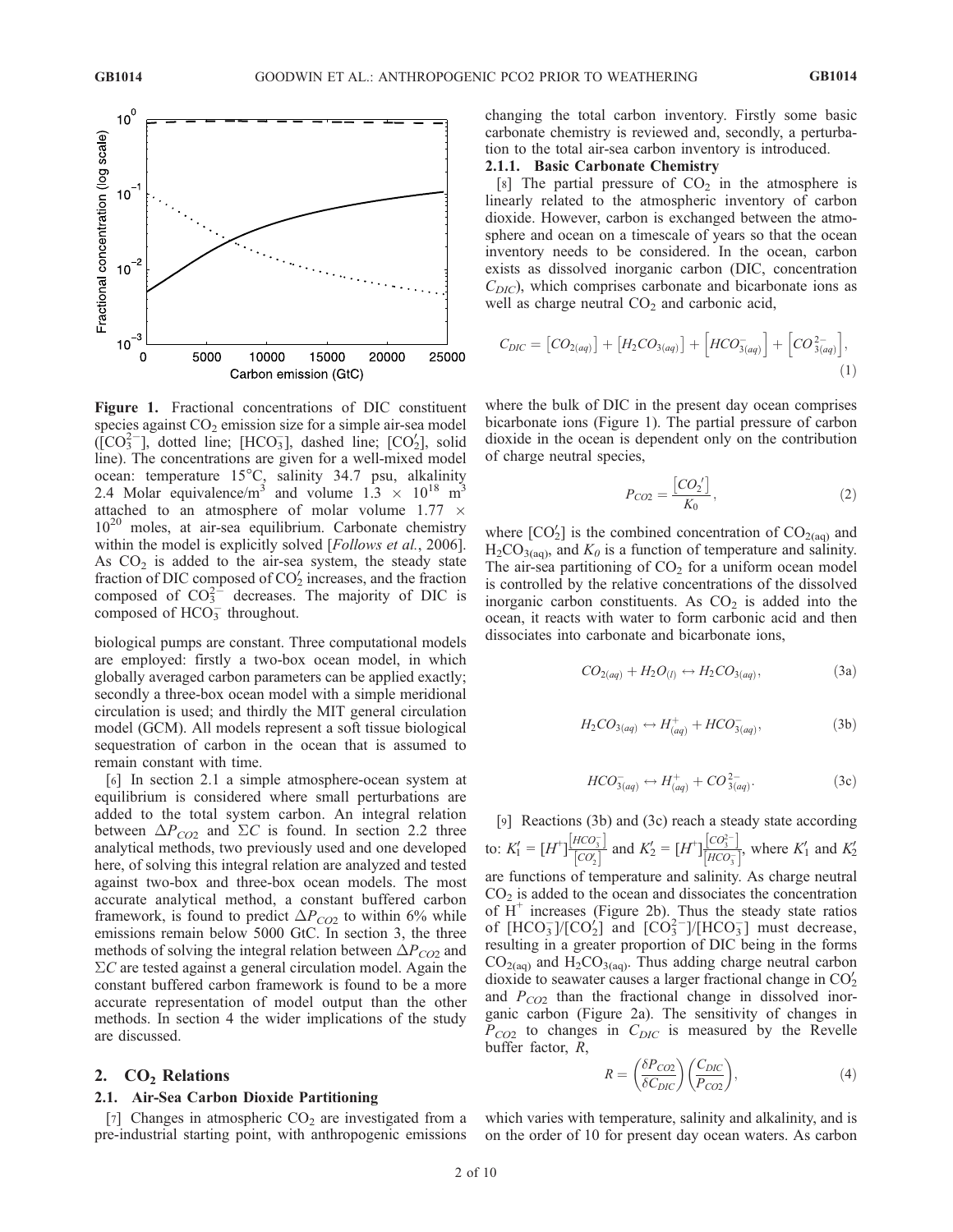

Figure 2. (a) Fraction concentrations of DIC constituent species against pH for a simple air-sea model ( $[CO_3^{2-}]$ , dotted line; [HCO<sub>3</sub>], dashed line; [CO<sub>2</sub>], solid line); (b) pH against emission size; and (c) Revelle buffer factor against emission size. Values are given for a well-mixed model ocean at temperature  $15^{\circ}$ C, salinity 34.7 psu and alkalinity 2.4 Molar equivalence/m<sup>3</sup>, volume  $1.3 \times 10^{18}$  m<sup>3</sup> attached to an atmosphere of molar volume  $1.77 \times 10^{20}$  moles, at airsea equilibrium. Carbonate chemistry within the model is explicitly solved [Follows et al., 2006]. In Figure 2a, as pH decreases, the fractional composition of DIC changes in favor of the less charged species. In Figure 2b, as  $CO<sub>2</sub>$  is added to the system, pH decreases. In Figure 2c the Revelle buffer factor of surface waters increases as carbon is added to the system until total emission reach around 8000 GtC. When emissions exceed 8000 GtC the Revelle buffer factor decreases as more carbon is added to the air-sea system.

dioxide is added to a pre-industrial air-sea system with a well-mixed ocean (temperature  $15^{\circ}$ C, salinity 34.7 psu, alkalinity 2.4 molar equivalence  $m^{-3}$ ), R increases from 10 for the pre-industrial case to a maximum value of around 18 when emissions total around 8000 GtC (Figure 2c). As emissions rise above 8000 GtC the value of  $R$  then falls until it reaches a value of about 8 when emissions reach 25,000 GtC.

[10] In reality the value of R is not constant across the ocean's surface, since  $R$  is temperature, salinity and alkalinity dependent. In addition DIC concentrations are not entirely set by carbonate chemistry, but are also determined by the biological pump and the distance from saturation with the atmosphere [*Ito and Follows*, 2005]. More generally the Revelle buffer factor can be reexpressed as a global average,

$$
R_{global} = \left(\frac{\delta P_{CO2}}{\delta \overline{C_{DIC}}}\right) \left(\frac{\overline{C_{DIC}}}{P_{CO2}}\right),\tag{5}
$$

where  $\overline{C_{DIC}}$  is the global average DIC concentration. The use of  $R_{global}$  allows for the consideration of spatial variations in water temperature, salinity and alkalinity, biological pumps and water masses not being at saturation. 2.1.2. Introducing a Perturbation to the Atmosphere-Ocean System

# [11] Consider an atmosphere, with atmospheric carbon dioxide partial pressure  $P_{CO2}$ , in steady state with an ocean with average dissolved inorganic carbon concentration  $\overline{C_{DIC}}$ . The total amount of carbon in the system,  $\Sigma C$ , is given by

$$
\Sigma C = I_A + I_O = MP_{CO2} + V\overline{C_{DIC}},\tag{6}
$$

where  $V$  is the volume of the ocean, and  $M$  is the molar volume of the atmosphere and  $I_A$  and  $I_O$  are the atmospheric and oceanic carbon inventories respectively. Adding an infinitesimal change to total carbon,  $\delta \Sigma C$ , leads to a change in  $P_{CO2}$  given by the identity

$$
\delta P_{CO2} = \frac{\delta P_{CO2}}{\delta \Sigma C} \delta \Sigma C, \qquad (7)
$$

and the change in  $\delta \Sigma C$  is given by

$$
\delta \Sigma C = \delta I_A + \delta I_O = M \delta P_{CO2} + V \delta \overline{C_{DIC}}.
$$
 (8)

[12] Expanding the change in total system carbon in the identity (7) gives

$$
\delta P_{CO2} = \frac{\delta P_{CO2}}{M \delta P_{CO2} + V \delta \overline{C}_{DIC}} \delta \Sigma C, \tag{9}
$$

which may be rewritten by multiplying through by  $P_{CO2}$ /  $\delta P_{CO2}$ , and using the definition of  $R_{global}$  to give

$$
\delta P_{CO2} = \frac{P_{CO2}}{\left(MP_{CO2} + \frac{V\overline{C_{DIC}}}{R_{global}}\right)} \delta \Sigma C.
$$
 (10a)

[13] Thus the infinitesimal change in  $P_{CO2}$  is related to the infinitesimal addition of carbon with the response controlled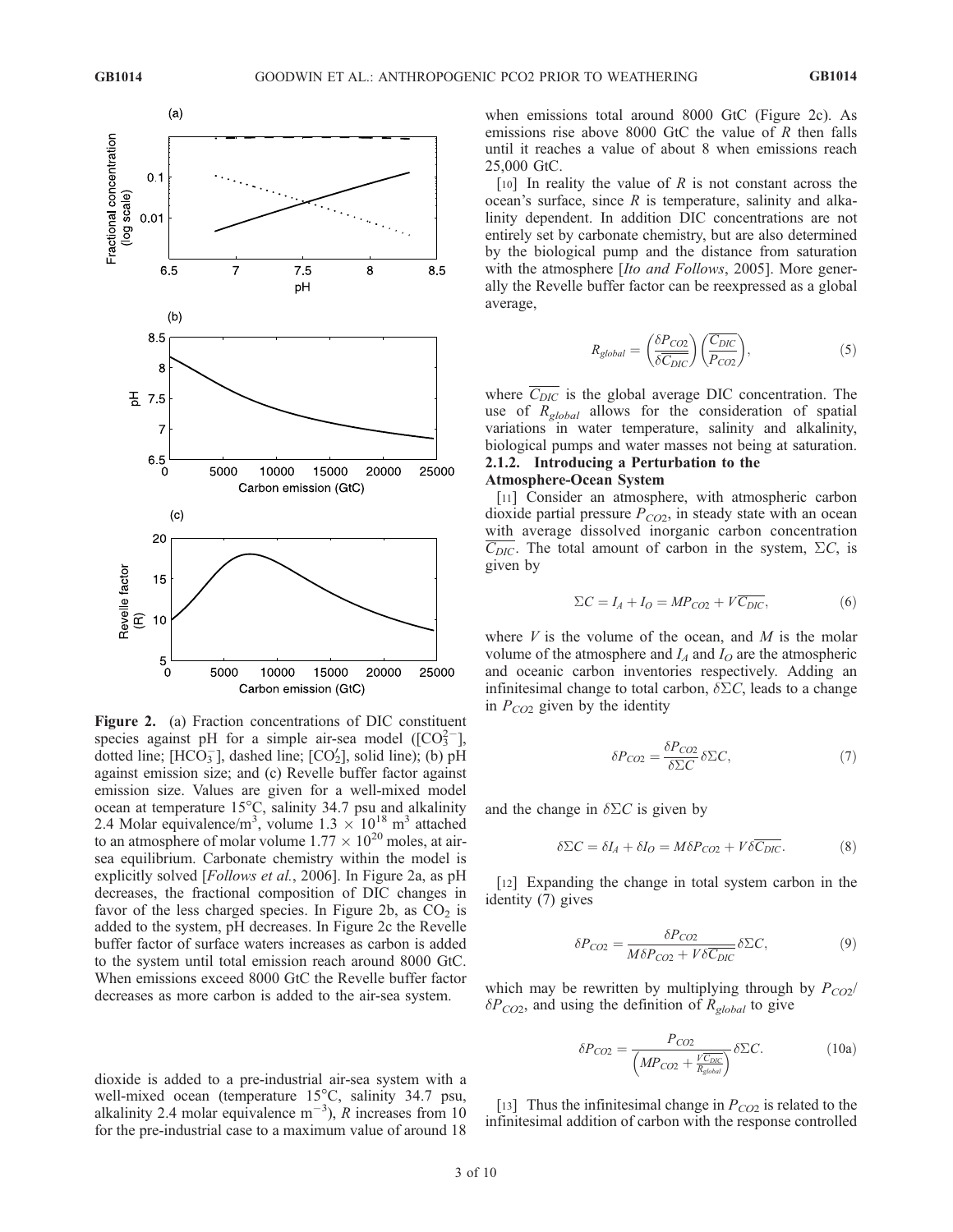

# a) atmosphere-ocean system

#### **b) three box model**



Figure 3. Both two-box and three-box models contain an ocean of volume 1.3  $\times$  10<sup>18</sup> m<sup>3</sup>, and surface area 3.49  $\times$  $10^{14}$  m<sup>2</sup> attached to an atmosphere of molar volume 1.77  $\times$  $10^{20}$  moles. The surface alkalinity and salinity are set to 2.4 molar equivalence/ $m<sup>3</sup>$  and 34.7 psu, respectively. DIC is transported by biological formation and fallout to the deep ocean in both models at 2 PgC/year. Carbonate chemistry, and carbon exchange across the air-sea boundary, are evaluated after Follows et al. [2006]. (a) The two-box model surface ocean box is  $15^{\circ}$ C and 100 m deep; there is a constant physical exchange between the deep and surface ocean of 20 Sv. (b) The three-box ocean model follows that of Sarmiento and Toggweiler [1984] and Toggweiler [1999]: The low-latitude box covers 80% of the oceans surface, is  $20^{\circ}$ C and 100 m deep. The high-latitude box is  $2^{\circ}$ C and 250 m deep. There is a net meridional overturning circulation of 20 Sv and an additional mixing of 10 Sv between the high-latitude box and deep ocean.

by the background  $P_{CO2}$  and the buffered amount of carbon in the system,  $I_A + I_O/R_{global}$ ,

$$
\delta P_{CO2} = \frac{P_{CO2}}{\left(I_A + \frac{I_O}{R_{global}}\right)} \delta \Sigma C.
$$
 (10b)

[14] The buffered amount of carbon represents the available  $CO<sub>2</sub>$  for redistribution between the atmosphere and ocean. An addition of carbon to the system reaches a steady state  $CO<sub>2</sub>$  partitioning between the atmosphere and ocean as if there were  $I_A$  moles of carbon in the atmosphere and  $I_O/R_{global}$  moles of nondissociating carbon in the ocean. For a hypothetical air-sea system, in which all oceanic DIC exists in the form  $CO<sub>2(aq)</sub>$ , a steady state is reached when an addition of carbon is partitioned between the atmosphere and ocean in the same ratio as the existing carbon inventories  $(I_A \text{ and } I_O)$ . Conversely in the real air-sea system, in which oceanic DIC dissociates between different forms, a steady state is reached when an infinitesimal carbon emission is partitioned between the atmosphere and ocean in the same ratio as the existing atmospheric inventory  $(I_A)$  and the effective nondissociating oceanic inventory  $(I_O/R_{global})$ . Rewriting (10b) in integral form gives

$$
\Delta P_{CO2} = \int_{\Sigma C_1}^{\Sigma C_2} \frac{P_{CO2}}{\left(I_A + \frac{I_O}{R_{global}}\right)} d\Sigma C.
$$
 (11)

[15] The variables in (11) cannot be separated to integrate without making assumptions or approximations. This leaves two methods for solving the steady state air-sea partitioning of carbon emissions, (11): (1) Use a numerical model in which the carbonate chemistry is explicitly solved, or (2) make assumptions in order to simplify, and integrate, equation (11). In the next section box model representations of the atmosphere-ocean system, with explicit solutions of the carbonate chemistry system [Follows et al., 2006], are compared to three methods for approximating an analytical solution to the relationship between steady state  $P_{CO2}$  and  $\Delta \Sigma C$  (equation (11)).

#### 2.2. Comparing Approximations for Relating  $P_{CO2}$  to  $\Sigma C$  With Numerical Models

[16] Three analytical methods for approximating a relationship between  $\Delta P_{CO2}$  and  $\Delta \Sigma C$  are now discussed, and compared to the numerical solutions for two-box and threebox ocean models (Figure 3) with explicit numerical solution of the carbonate system [Follows et al., 2006]. Of the three approximate methods outlined, the first two frameworks have been used previously [e.g., Archer, 2005; Lackner, 2002], then a new framework is presented which remains accurate for larger additions of carbon.

#### 2.2.1. Methodology: Testing the Relationship Between  $P_{CO2}$  and  $\Sigma C$

[17] In order to test approximate solutions to the steady state air-sea partitioning equation (11) against model output, the following methodology is adopted: (1) The size of the inventories  $(I_A \text{ and } I_O)$  and the global Revelle factor  $(R_{global})$ are identified for each model for a single reference air-sea equilibrium case, such as the pre-industrial (Table 1). (2) The numerical models are separately integrated for different external inputs of C to air-sea equilibrium. (3) Analytical relations approximating (11) are derived and evaluated using the identified pre-industrial values for the inventories and  $R_{global}$  for each model. The analytical relations are then compared to numerical model results.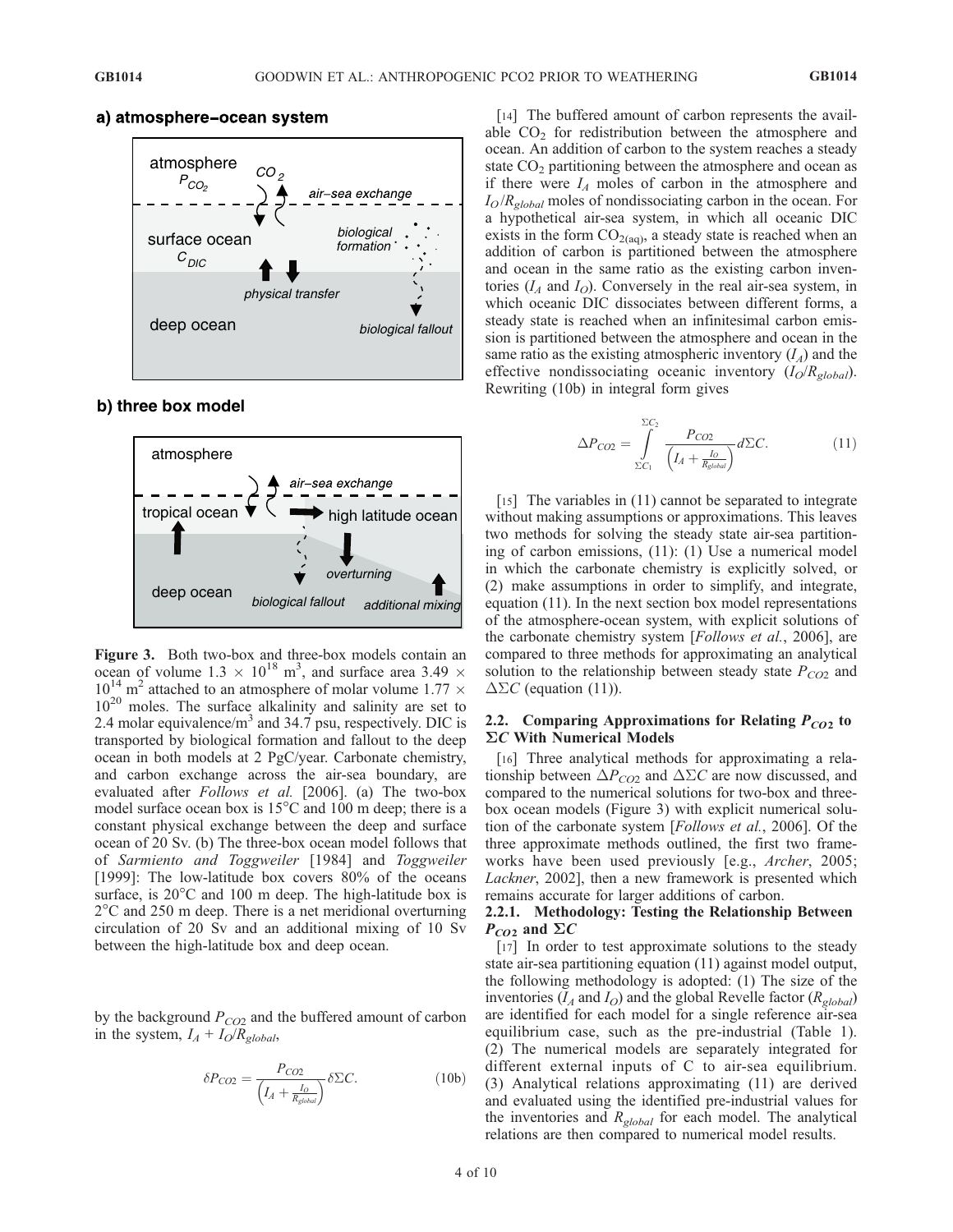| Model     | Pre-Industrial Carbon Pools and Global Revelle Factors for Air-Sea Models |                          |                                          |                            |
|-----------|---------------------------------------------------------------------------|--------------------------|------------------------------------------|----------------------------|
|           | Atmosphere $IA$ , GtC                                                     | Ocean $I_{\Omega}$ , GtC | Revelle Factor $R_{\alpha \beta \alpha}$ | Total Buffered $I_R$ , GtC |
| Two-box   | 595                                                                       | 38,060                   | 11.7                                     | 3850                       |
| Three-box | 595                                                                       | 37,600                   | 13.2                                     | 3410                       |
| MIT GCM   | 594                                                                       | 31,800                   | $14.1^{\rm b}$                           | $3100^d$                   |
|           |                                                                           |                          | $13.0^\circ$                             |                            |
|           |                                                                           |                          | $12.7^{\rm d}$                           |                            |

**Table 1.** Pre-Industrial Values for  $I_A$ ,  $I_O$ ,  $R_{global}$ , and  $I_B$  Evaluated For the Atmosphere-Ocean Models<sup>a</sup>

<sup>a</sup>Where  $I_B = I_O/R + I_A$ .

<sup>b</sup>Evaluated by fitting the extrapolation framework to a 500 GtC emission.

c Evaluated by fitting the constant Revelle framework to a 500 GtC emission.

d Evaluated by fitting the constant buffered carbon framework to a 500 GtC emission.

[18] The pre-industrial value of  $R_{global}$  is diagnosed using equation (5). For each model a 5 ppm perturbation is applied to  $P_{CO2}$  at pre-industrial spin-up and the change in ocean carbon inventory when air-sea equilibrium is reached is observed. No knowledge of how  $R_{global}$  changes from its pre-industrial level is required in order to calculate each approximate solution to (11).

# 2.2.2. Framework 1: Extrapolate From an Infinitesimal  $CO<sub>2</sub>$  Emission

[19] The infinitesimal change equation (10a) can be used to estimate how  $P_{CO2}$  will change under the addition of  $CO<sub>2</sub>$ at steady state. The approximation can be achieved by treating a  $CO<sub>2</sub>$  emission of any size as if it were infinitesimal to find a linear relationship [e.g., *Archer*, 2005]. The infinitesimal relationship (10b) can be rearranged and expanded to finite changes to give a linear approximation,

$$
\Delta P_{CO2} = \frac{P_{CO2}}{\left(I_A + \frac{I_O}{R_{global}}\right)} \Delta \Sigma C = \frac{1}{M} \left(1 + \frac{I_O}{R_{global}I_A}\right)^{-1} \Delta \Sigma C,
$$
\n(12)

which is valid as long as

$$
\Delta \left( \frac{I_O}{R_{global} I_A} \right) \ll \frac{I_O}{R_{global} I_A} \tag{13}
$$

during the interval  $\Delta \Sigma C$ . As carbon is added to the air-sea system,  $I_A$  increases faster than  $I_O$  because the Revelle buffer factor is greater than unity. Thus this approximated extrapolation only holds if either: (1)  $\Delta \Sigma C$  is small in (12) or (2) as carbon is added to the air-sea system,  $R_{global}$ decreases in (13). From a pre-industrial starting point the value of  $R_{global}$  increases as carbon is added to the air-sea system (Figure 2c). Thus (12) is only valid for small carbon emissions (Figure 4).

#### 2.2.3. Framework 2: Assume a Constant Revelle Buffer Factor

[20] If the Revelle buffer factor is assumed to remain constant [e.g., *Lackner*, 2002] then the definition of  $R_{elobal}$ , (5), can be integrated to relate  $P_{CO2}$  and  $\Sigma C$ ,

$$
\int \frac{dP_{CO2}}{P_{CO2}} = R_{global} \int \frac{d\overline{C_{DIC}}}{\overline{C_{DIC}}},
$$
\n(14)

which leads to

$$
kP_{CO2} = \overline{C_{DIC}}^{R_{global}},\tag{15}
$$

where  $k$  is a constant of integration. Under this assumption of a constant  $R_{global}$ , the total system carbon ( $\Sigma C$ ) can be



Figure 4.  $P_{CO2}$  against emission size up to 5000 GtC for: (a) the two-box ocean model and (b) the three-box ocean model. The air-sea equilibrium  $P_{CO2}$  values for the box models (Figure 3) against carbon emission size are shown (black solid line).  $P_{CO2}$  values are also calculated using the constant buffered carbon (grey solid line), constant Revelle (black dashed line) and extrapolation (black dotted line) methods. Note how the constant buffered carbon estimates are closest to the model truth.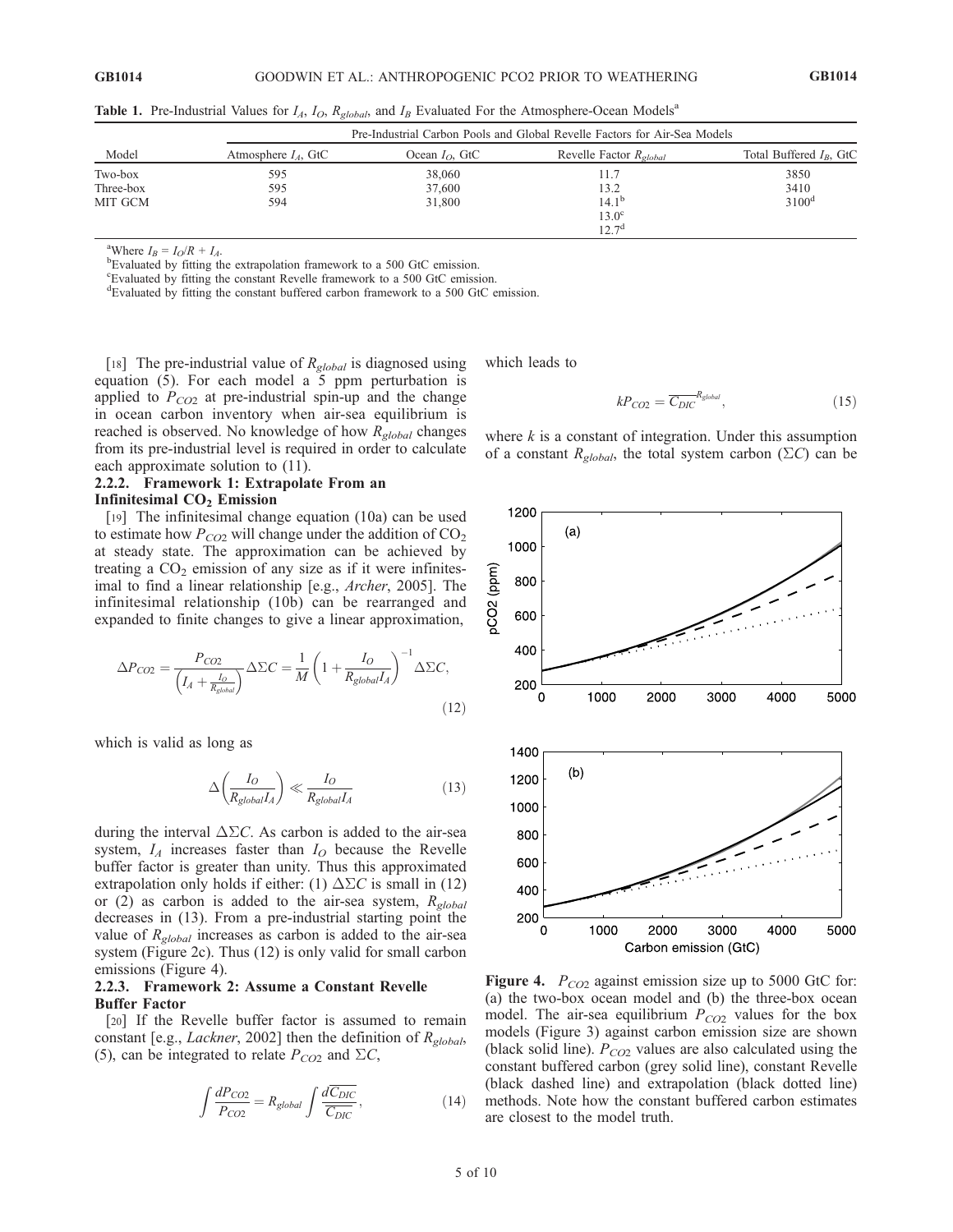

**Figure 5.**  $P_{CO2}$  against emission size up to 25,000 GtC for the two-box ocean model (solid line). For emissions up to 5000 GtC steady state  $P_{CO2}$  increases approximately exponentially with emissions (dashed line), described by equation (20) where  $I_O$ ,  $I_A$  and  $R_{global}$  are evaluated at preindustrial conditions. For emissions greater then around 8000 GtC steady state  $P_{CO2}$  increases approximately linearly with further emissions (dash-dotted line), described by equation (12) where  $I_O$ ,  $I_A$  and  $R_{global}$  are evaluated at a steady state with total air-sea carbon at least 8000 GtC more than pre-industrial levels (square point).

written in terms of the partial pressure of atmospheric  $CO<sub>2</sub>$ by replacing  $C_{DIC}$ ,

$$
\Sigma C = M P_{CO2} + V (k P_{CO2})^{R_{global}^{-1}}.
$$
 (16)

[21] Thus the value of  $P_{CO2}$  can be calculated for any imposed  $\Sigma C$  assuming a constant R, which is valid as long as

$$
\Delta R_{global} \ll R_{global} \tag{17}
$$

is satisfied. The constant  $R_{global}$  approximation (16) remains though a better approximation for larger additions of  $CO<sub>2</sub>$ than the extrapolation method (12), for the box models (Figure 4). However, from a pre-industrial starting point the Revelle buffer factor,  $R_{global}$ , increases as carbon is added to the system (Figure 2c).

#### 2.2.4. Framework 3: Assume a Constant Air-Sea Buffered Carbon Inventory

[22] Both previous frameworks are useful for a small range of emissions but become inaccurate before the plausible limit of conventional fossil fuel emissions [Rogner, 1997] is reached since the Revelle buffer factor,  $R_{global}$ , increases as charge neutral  $CO<sub>2</sub>$  is added to the air-sea system (Figure 2c). To improve on frameworks 1 and 2, an approximation is required that allows  $R_{global}$  to increase as carbon is added to the air-sea system. Again consider the integral relation (11), this time rewritten as

$$
\int \frac{dP_{CO2}}{P_{CO2}} = \int_{\Sigma C_1}^{\Sigma C_2} \frac{1}{\left(I_A + \frac{I_O}{R_{global}}\right)} d\Sigma C.
$$
 (18)

[23] We define the total air-sea "buffered" carbon inventory,  $I_B$ , as the 'total carbon inventory of the atmosphere plus the total ''buffered'' carbon inventory of the ocean,'

$$
I_B = I_A + \frac{I_O}{R_{global}},\tag{19}
$$

where the steady state atmospheric  $P_{CO2}$  responds to an infinitesimal perturbation as if the atmosphere-ocean system contains a nondissociating carbon inventory of size  $I_B$ . If it is then assumed that  $I_B$  remains constant, (18) can be integrated to relate  $P_{CO2}$  and  $\Sigma C$  simply as

$$
P_{CO2} = P_i e^{\frac{\Delta \Sigma C}{I_B}},\tag{20}
$$

where  $P_i$  is the initial partial pressure of carbon dioxide. This constant buffered carbon approximation (20) remains valid as long as

$$
\Delta I_B \ll I_B \tag{21}
$$

for the interval  $\Delta \Sigma C$ . This condition can be met under two circumstances: (1)  $\Delta \Sigma C$  is small in (20) or (2) the value of R increases as carbon is added to the system in such as way as to restore  $I_B$  in (19). The larger the carbon addition  $(\Delta \Sigma C)$ , the more closely condition 2 has to be met in order for the constant buffered carbon method to remain valid. The constant buffered carbon method (20) remains a good approximation for larger emissions of  $CO<sub>2</sub>$  than the constant  $R(16)$  or extrapolation  $(12)$  methods for the box models (Figure 4).

#### 2.3. Summary

[24] As a starting point  $P_{CO2}$  can be related to  $\Sigma C$  either by extrapolation [e.g., Archer, 2005], or by assuming a constant Revelle factor [e.g., Lackner, 2002]. However a more rigorous and accurate analytical relationship between  $P_{CO2}$  and  $\Sigma C$  is obtained if the total buffered carbon is assumed constant. This constant buffered carbon approximation holds up to emissions of around 5000 GtC, while  $R_{global}$  increases fast enough with further emission to satisfy condition (21).

[25] When comparing analytical solutions to the two-box model output, the error in  $\Delta P_{CO2}$  rises above 10% when emissions exceed 900 GtC and 2500 GtC for the extrapolation and constant Revelle methods, respectively (Figure 4a). In contrast the error in  $\Delta P_{CO2}$  given by the constant buffered carbon method remains less than 5% for emissions up to 5000 GtC. When compared to the three-box model output, the error in  $\Delta P_{CO2}$  given by the extrapolation and constant R methods rise above 10% when emissions reach 600 GtC and 2000 GtC, respectively (Figure 4b). In contrast the error in  $\Delta P_{CO2}$  given by the constant buffered carbon method remains less than 6% for emissions up to 5000 GtC.

[26] As an aside, when emissions exceed 5000 GtC there appears to be a linear link between  $P_{CO2}$  and  $\Sigma C$  (Figure 5)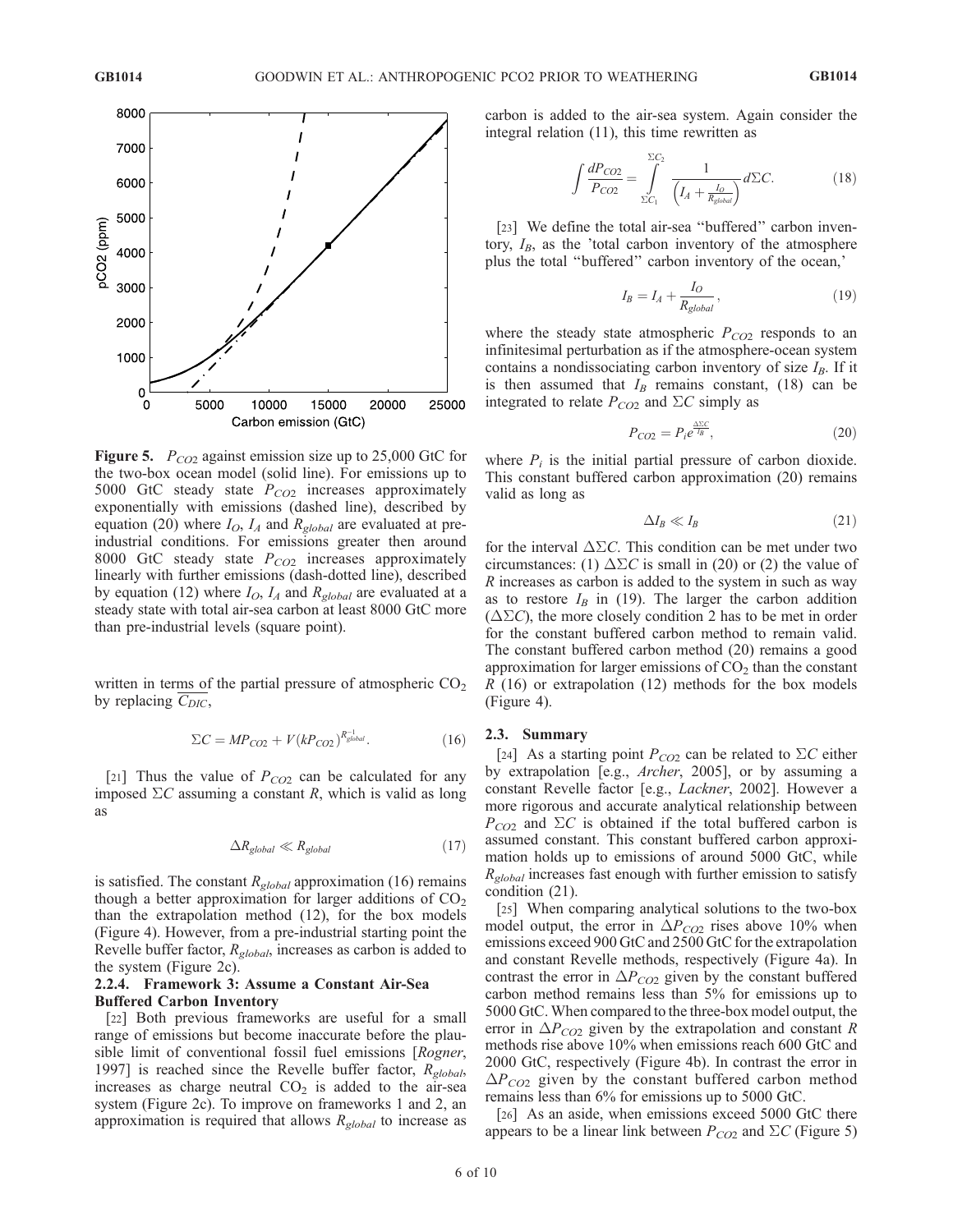

**Figure 6.**  $P_{CO2}$  against emission size for the MIT GCM (square points). Carbon emissions are inserted into the atmosphere from a pre-industrial spin-up. The model is then integrated for at least 3000 years, for air-sea equilibrium to be effectively reached, and the resulting  $P_{CO2}$  value is shown.  $P_{CO2}$  values are also calculated using the constant buffered carbon (grey solid line), constant Revelle (dashed line), and extrapolation (dotted line) methods. Note how the constant buffered carbon estimates are closest to the model truth.

as noted by Lenton [2006]. For a linear approximation to be valid the extrapolation condition (13) has to be met. When the anthropogenic carbon emission exceeds around 8000 GtC the steady state value of  $R_{global}$  decreases as more carbon is added to the air-sea system (Figure 2c), making the extrapolation condition (13) valid for a large range of  $\Delta \Sigma C$ . For emissions larger than 8000 GtC, the extrapolation equation (12), where  $I_A$ ,  $I_O$ , and  $R_{global}$  are reevaluated for a new steady state where total air-sea carbon is at least 8000 GtC more than pre-industrial levels, reasonably describes the partitioning of further carbon emissions at air-sea equilibrium (Figure 5). Section 3 tests the constant buffered carbon framework for the MIT general circulation model, which includes ocean overturning, biology and seasonality.

# 3. Assessing Air-Sea Partitioning Within a More Complex Model Environment

[27] This section tests the constant buffered carbon framework in a more complex environment, as represented by a general circulation model, in order to assess whether the framework can be applied to the real atmosphere-ocean system.

#### 3.1. GCM Model Description

[28] The MIT ocean circulation model [Marshall et al., 1997a, 1997b], is configured globally at coarse resolution  $(2.8 \times 2.8$  degrees, 15 vertical levels) and is forced with a climatological annual cycle of surface wind stresses, surface heat and freshwater fluxes with additional relaxation toward climatological sea surface temperature and salinity. The large-scale effects of mesoscale eddy transfers are parameterized following Gent and McWilliams [1990] and a globally uniform, background vertical mixing rate is imposed for tracers (salt, temperature and biogeochemical) of  $5 \times 10^{-5}$  m<sup>2</sup> s<sup>-1</sup>. The biogeochemical cycles of carbon, phosphorus, oxygen and alkalinity are coupled to the circulation model (fully described by McKinley et al. [2004] and *Dutkiewicz et al.* [2005]; see details and sources therein).

[29] Two thirds of net production is assumed to enter the dissolved organic pool which has a remineralization timescale of 6 months and the remaining fraction of organic production is exported to depth as sinking particles where it is remineralized according to the empirical power law of Martin et al. [1987]. Transformation of carbon and oxygen to and from organic form are linked to those of phosphorus assuming fixed Redfield stoichiometry. The calcium carbonate cycle is also parameterized using a fixed rain ratio. The partitioning of dissolved inorganic carbon is solved explicitly [Follows et al., 2006] and the air-sea exchange of  $CO<sub>2</sub>$  is parameterized with a wind-speed-dependent gas transfer coefficient. The model is spun up to steady state (where annual mean air-sea exchange of  $CO<sub>2</sub>$  is zero) with an imposed pre-industrial  $CO<sub>2</sub>$  concentration of 278 ppmv. Once in steady state, the ocean is coupled to a well-mixed atmospheric box of  $CO<sub>2</sub>$ , and ocean and atmosphere carbon cycles interact. The model is run further with this interactive atmosphere and remains in steady state, with  $P_{CO2}$  stabilizing at 280 ppm. A small drift in  $P_{CO2}$  of  $\sim 0.1$  ppm/1000 years occurs from this state. All experiments discussed in this paper are initialized from this spin-up.

#### 3.2. Testing the Analytical Relations for  $\Sigma C$  and  $P_{CO2}$ for the GCM

[30] The methodology for testing the relationship between  $\Sigma C$  and  $P_{CO2}$  in the GCM is as described in section 2.2.1, with the exception that pre-industrial value of  $R_{global}$  cannot be diagnosed by perturbing the system and using (5). If a small perturbation is used the drift in  $P_{CO2}$  during air-sea equilibration becomes a significant part of the overall  $P_{CO2}$ change, whereas if a large perturbation is used the value of  $R_{global}$  increases from the pre-industrial value that is being measured. For each analytical framework, the pre-industrial value of  $R_{global}$  is set to predict the steady state  $P_{CO2}$ reached after a 500 GtC emission without error (Table 1), the frameworks can then be compared by observing how they diverge from model results for emissions greater than 500 GtC.

[31] To add carbon emissions into the model and integrate to air-sea equilibrium the following procedure is applied: Emissions are added into the atmosphere at 10 GtC per year. For each choice of emission size, the model is then integrated for at least 3000 years, for air-sea equilibration to be effectively reached. For example, in the last century of integration,  $P_{CO2}$  changed by just  $\sim 0.01$  ppm for the 500 GtC emission, and  $\sim$ 1 ppm for the 5000 GtC emission, showing the extent to which air-sea equilibration had been attained.

[32] The constant buffered carbon framework again remains a valid approximation for larger emission sizes compared with the extrapolation and constant Revelle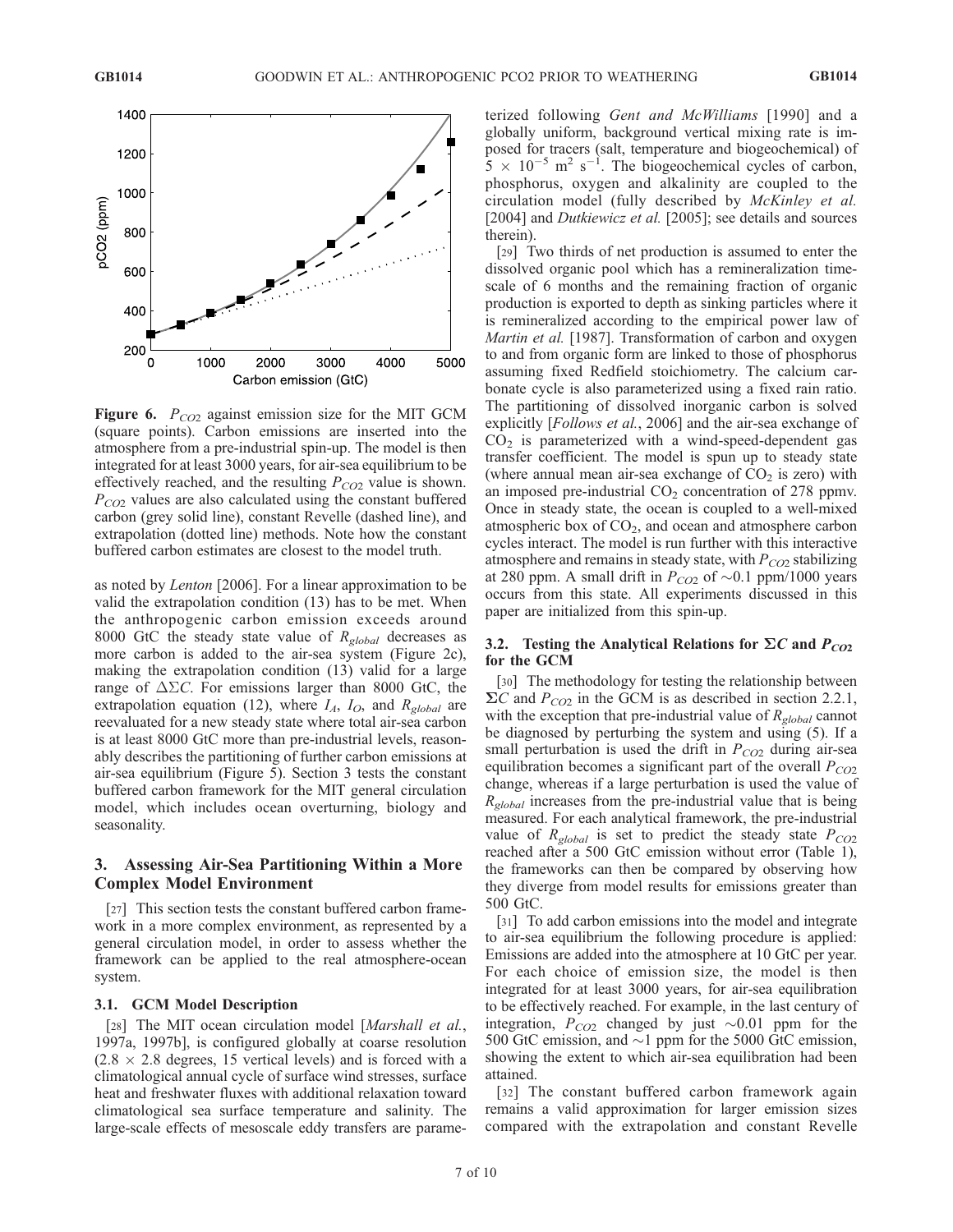

**Figure 7.** Total buffered carbon inventory  $(I_B)$  for the three-box model (Figure 3b) under different configurations. (a) Different fixed biological pump strengths are used. (b) An additional exchange is introduced between the low-latitude surface box and deep ocean box. In Figure 7a, changing the fixed biological pump strength of the model only has a minor impact on the value of  $I_B$ , owing to changing the distance from saturation of surface waters at equilibrium. In Figure 7b, as the low-latitude surface box becomes more prominent in deep water ventilation,  $I_B$ increases; since warmer temperature waters have lower Revelle factors,  $R_{global}$  decreases.

frameworks (Figure 6). The error in  $\Delta P_{CO2}$  given by the extrapolation and constant Revelle methods rise above 10% when emissions reach 1500 GtC and 2000 GtC, respectively. In contrast the error in  $\Delta P_{CO2}$  given by the constant buffered carbon framework remains below 10% for emissions up to and including 4500 GtC. In summary the GCM results support the application of the constant buffered carbon framework to predict the equilibrium partitioning of anthropogenic carbon.

#### 3.3. Synthesis of Model Assessments

[33] The use of the constant buffered carbon framework has been supported by both the box models and GCM. The crucial role the buffered carbon inventory  $(I_B)$  plays in the steady state air-sea partitioning of anthropogenic carbon has been identified. However, each model tested has a different pre-industrial steady state value of  $I_B$  (Table 1). Here the factors that affect the value of  $I_B$  are investigated, and the relationship between the buffered carbon inventories of the models and that of the real atmosphere-ocean system are discussed.

[34] Rewriting the definition of the buffered carbon inventory (19),

$$
I_B = MP_{CO2} + \frac{V\overline{C_{DIC}}}{R_{global}},
$$
\n(22)

it can be observed that the value of  $M$  and  $V$  and all factors that affect the global average DIC and  $R_{global}$  at a preindustrial steady state will affect a models buffered carbon inventory,  $I_B$ . The values of  $R_{global}$  and the global average DIC, at a steady state spin-up, are affected by: the properties of surface ocean waters, ocean circulation, and the biological pump.

[35] When spun up to a steady state with the atmosphere, the strength of the biological pump affects the value of both ocean average DIC and  $R_{global}$ . For an infinitesimal perturbation acting on the two-box model, in which all surface waters are perfectly saturated with the atmosphere, the change in steady state ocean average DIC is independent of biological pump strength. Thus the term  $\frac{C_{DIC}}{R_{global}} = \frac{P_{COD} \delta C_{DIC}}{\delta P_{CO2}}$ , and therefore  $I_B$ , are also independent of the strength of the fixed biological pump. However, in the more general case, the strength of the biological pump affects the distance from saturation of the ocean waters at steady state. Consequently, the steady state average DIC for an infinitesimal perturbation is affected by the strength of the biological pump, leading to different model values of  $I_B$  for different biological pump strengths. However, the effect of the biological pump strength on the distance from saturation of ocean waters is small in comparison to the overall value of DIC *[Ito and Follows, 2005]*; thus the effect of using a different fixed biological pump strength on the value of  $I_B$  is expected to be of secondary importance (Figure 7a).

[36] At steady state with an atmosphere, water properties affect both ocean average DIC and  $R_{global}$ . For example, colder waters have higher Revelle factors, thus a colder ocean will have a smaller value of  $I_B$ . The ocean ventilation process is important through its determination of deep water mass properties. A model with ventilation preferentially occurring through warm, low-latitude, surface waters will have a larger  $I_B$  than a model with ventilation preferentially occurring through cold, high-latitude waters (Figure 7b).

# 3.4. How Can  $I_B$  Be Evaluated for the Real Atmosphere-Ocean System?

[37] To evaluate the value of the buffered carbon inventory,  $I_B$ , for the real pre-industrial atmosphere-ocean system, a model with accurate representations of  $M$ ,  $V$ , surface ocean properties, ocean circulation and the biological pump must be used. The ocean circulation and carbon cycle of the MIT GCM is relatively realistic, at least compared with box models, making the GCM potentially suitable for estimating the real world pre-industrial  $I_B$ . The MIT GCM model circulation reveals recirculating gyres within the ocean basins with a transport reaching  $\pm 40$  Sv, as well as a zonal circumpolar current with a transport reaching 140 Sv (Figure 8a). For the pre-industrial spin-up, the annual air-sea flux of  $CO<sub>2</sub>$  is directed into the ocean over the northern high latitudes reaching  $-3$  molC m<sup>-2</sup> year<sup>-1</sup> and is directed out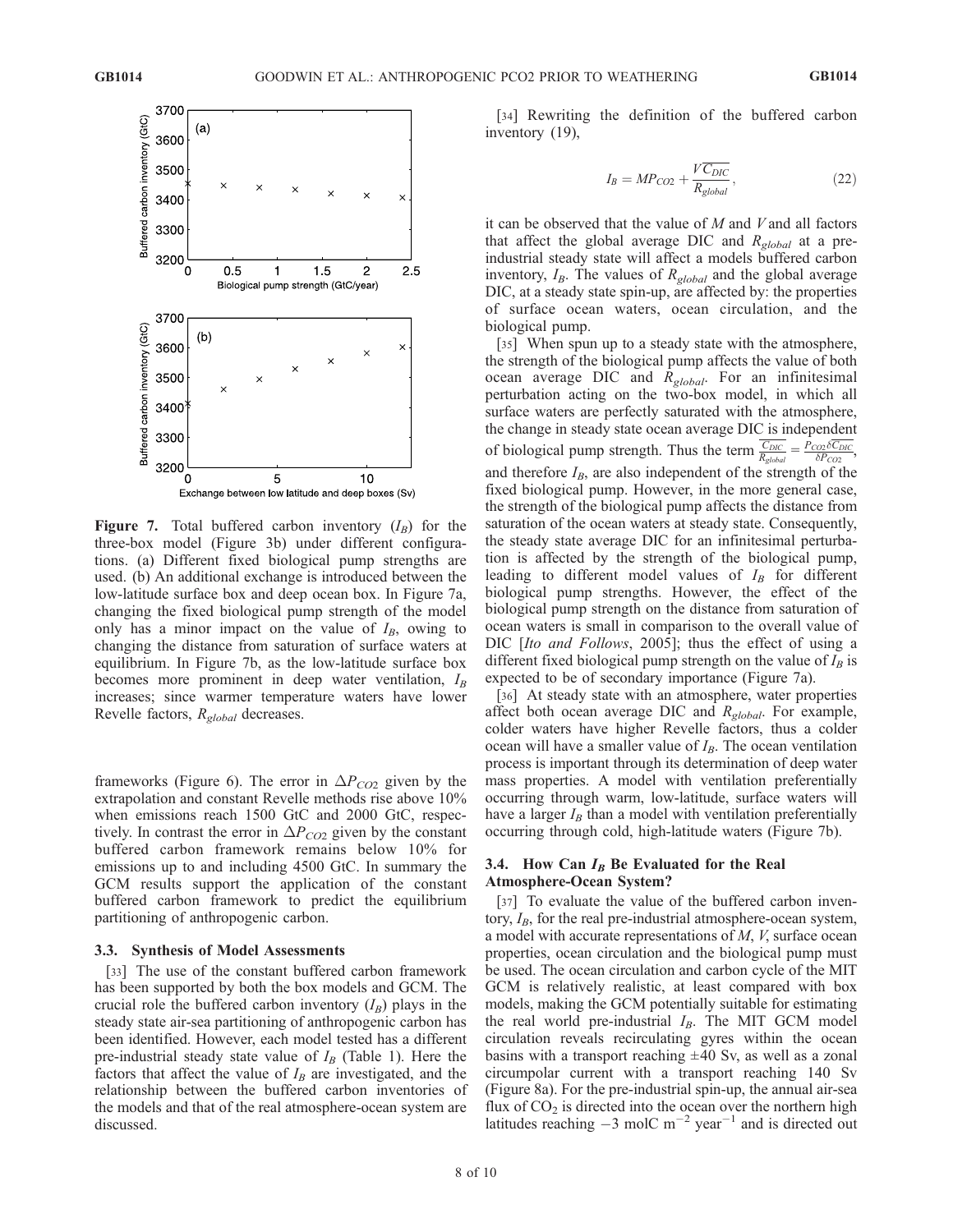

Figure 8. MIT GCM pre-industrial spin-up output. (a) The barotropic stream function,  $\Psi$  (Sv). (b) The annual preindustrial air-sea flux of  $CO_2$ ,  $F_{CO2}$  (mol m<sup>-2</sup> year<sup>-1</sup>). In Figure 8a, contours are spaced at 20-Sv intervals, and shading represents positive values. In Figure 8b, contours are spaced at 1 mol  $m^{-2}$  year<sup>-1</sup> intervals, and shading (positive values) represents a flux from the ocean to the atmosphere.

of the ocean over the tropics and Southern Ocean reaching 2 molC m<sup>-2</sup> year<sup>-1</sup> (Figure 8b).

[38] The modeled pre-industrial DIC distributions in both the Atlantic (Figure 9a) and Pacific (Figure 9b) basins show low concentrations in the upper thermocline, reflecting the low solubility of  $CO<sub>2</sub>$  in the tropical surface waters and the wind driven ventilation of the upper thermocline [Marshall et al., 1993]. The high concentration of DIC in high-latitude surface waters and at depth reflects the effect of both the solubility and biological pumps.

[39] The present air-sea system is in a transient state, with total emissions so far estimated at around 300 GtC [Intergovernmental Panel on Climate Change, 2001]. To stabilize  $P_{CO2}$  in the MIT GCM to 388 ppm, a little over current levels, total carbon emissions over time must be restricted to 1000 GtC. After  $P_{CO2}$  equilibration at present-day transient levels, in the MIT GCM, the stabilized concentration of anthropogenic DIC in the surface of the Atlantic (Figure 9c) and Pacific (Figure 9d) oceans is similar to that observed in the present ocean by Sabine et al. [2004], indicating that the present surface ocean is close to being in equilibrium with the atmosphere. The latitudinal variation in surface ocean carbon uptake observed in the present transient state [*Sabine*] et al., 2004] is similar to the air-sea equilibrated MIT GCM results (Figure 9), and reflects how the latitudinal variation in surface Revelle factors is controlling the air-sea exchange: There is enhanced carbon uptake in the tropics where the Revelle factor  $R$  is low.

[40] The MIT GCM includes relatively realistic representations of the ocean circulation, biological pump and surface



Figure 9. MIT GCM DIC concentrations (moles  $m^{-3}$ ). (a) Pre-industrial Atlantic DIC concentrations. (b) Pre-industrial Pacific DIC concentrations. (c) Atlantic air-sea equilibrated distribution of anthropogenic carbon after a 1000 GtC emission. (d) Pacific air-sea equilibrated distribution of anthropogenic carbon after a 1000 GtC emission. Air-sea equilibrated values are acquired by integrating 3000 years post-emission.